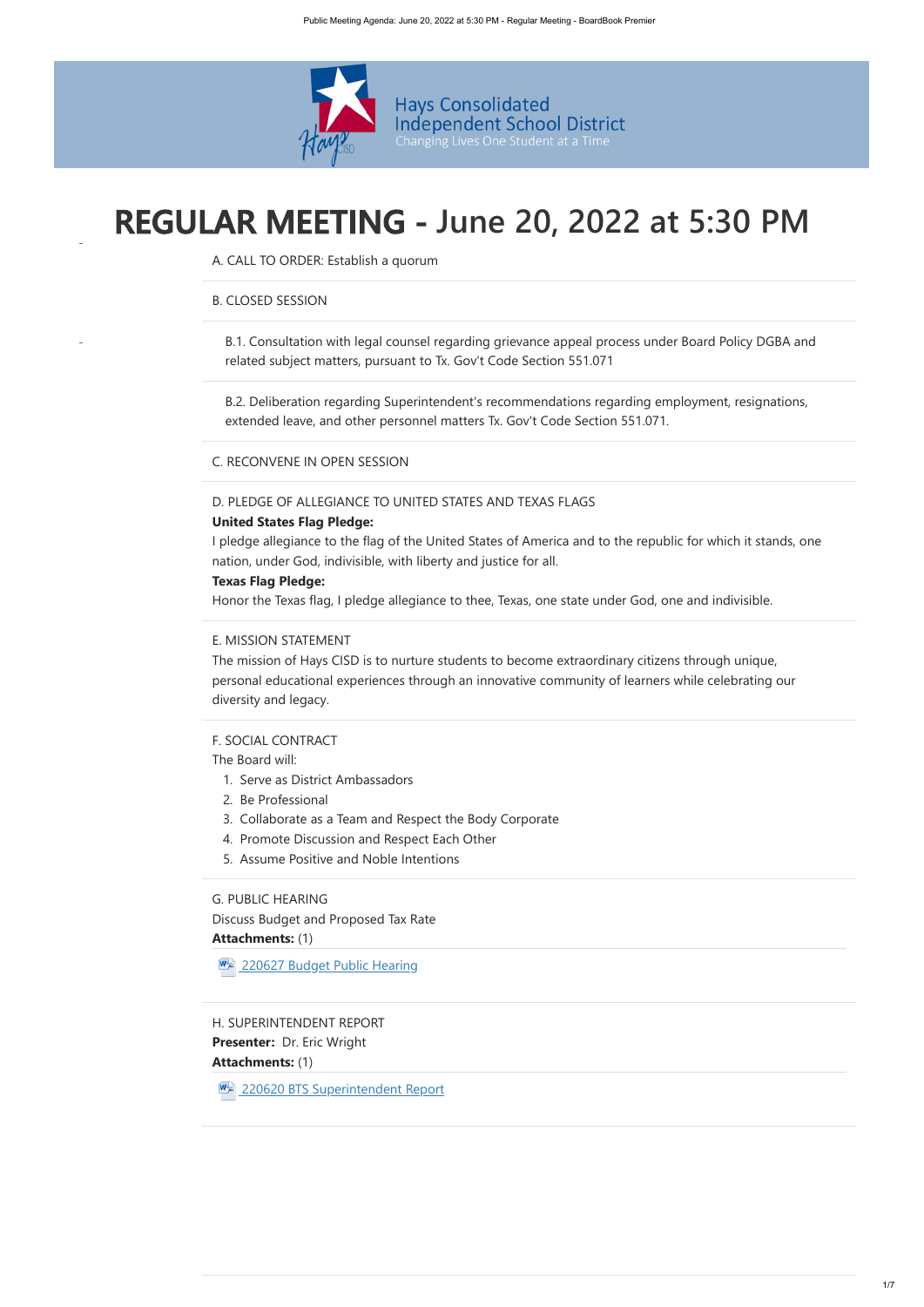**Attachments:** (1)

**ME [220620 BTS Public Forum](https://meetings.boardbook.org/Documents/FileViewerOrPublic/1858?file=7d0e0d0f-df81-492d-9bed-90fb702f4167&isFromMeeting=True)** 

**Description:** Per Board Policy BE all items listed as consent items are considered to be routine by the Board and shall be enacted with one motion. There shall be no separate discussion unless a Board member so requests, in which event the item shall be removed as a consent item and considered as an individual item on the regular agenda.

#### I. PUBLIC FORUM

**Presenter:**  Jeri Skrocki **Attachments:** (1) J.1. Review and Discuss Public Safety and Security Protocols and Procedures

**ELA** [220620 BTS Review of Safety and Security Protocols](https://meetings.boardbook.org/Documents/FileViewerOrPublic/1858?file=31ac489c-8950-418d-a0f8-f0250def5df6&isFromMeeting=True)

**Presenter: Dr. Eric Wright Attachments:** (4) L.1. Minutes of Board of Trustees Meetings

**WE [220627 BTS Consent-Minutes](https://meetings.boardbook.org/Documents/FileViewerOrPublic/1858?file=4e3ccb39-7b00-496f-b37a-4282640cf9d1&isFromMeeting=True)** 

**ME:** [Hays CISD BOT Minutes 05-16-22 Special Meeting - Canvassing](https://meetings.boardbook.org/Documents/FileViewerOrPublic/1858?file=47bfc3c2-abfc-4ae8-b25b-e9e55652fb8f&isFromMeeting=True)

**ME:** [Hays CISD BOT Minutes 05-16-22](https://meetings.boardbook.org/Documents/FileViewerOrPublic/1858?file=0a932f77-e0e0-4319-958f-beaebaa017ca&isFromMeeting=True)

ME [Hays CISD BOT Minutes 05-23-22](https://meetings.boardbook.org/Documents/FileViewerOrPublic/1858?file=ab300bfa-8bf8-4003-84ab-ccf6a632bff9&isFromMeeting=True)

**Presenter:**  Marivel Sedillo and Derek McDaniel **Attachments:** (1) K.1. Student Achievement: End-of-Year (EOY) mClass and PreK Readiness Results

**WE [Student Achievement Report June 2022 Board Agenda Transmittal Sheet](https://meetings.boardbook.org/Documents/FileViewerOrPublic/1858?file=7005fb21-8098-403c-b536-bfbebc97fb7f&isFromMeeting=True)** 

It is the policy of the Board that, if members of the public wish to address the Board in Public Forum, they must complete and submit the Request to Address the Board of Trustees form (green sheet). This form may be obtained and at the entrance to the Board room and must be submitted to Tim Savoy, Chief Information Officer at the entrance prior to reconvening in open session. Public participation in Board meetings is limited to the Public Forum portion of the meeting agenda, as is provided in Board policy. *Please be aware that the audio and video of Public Forum is recorded as part of the recording of the entire meeting and is published on the District's website without alteration. A person who chooses to speak in Public Forum is consenting to the online publication of their comments.*

**Presenter:**  Randy Rau L.2. Budget Amendments

**Presenter:**  Randy Rau **Attachments:** (1) L.2.a. Consideration and possible approval of the Final Budget Amendment for the 2021-2022 budget year

[Final Budget Amendment 11 Transmittal Sheet](https://meetings.boardbook.org/Documents/FileViewerOrPublic/1858?file=69689688-c506-401c-b988-9d82b18bbaf2&isFromMeeting=True)

# J. REVIEW SAFETY AND SECURITY PROTOCOLS

# K. STUDENT ACHIEVEMENT REPORT

#### L. CONSENT AGENDA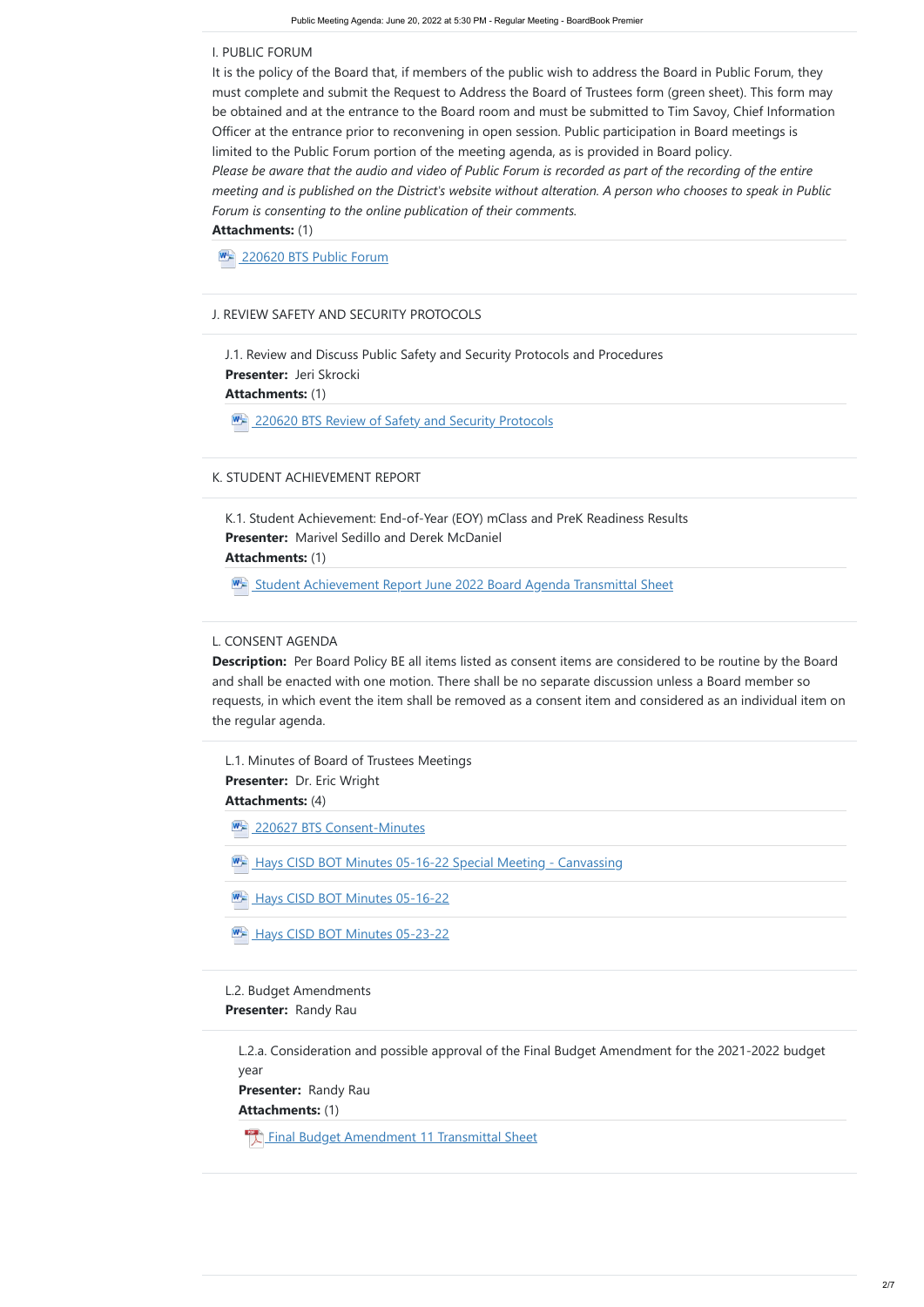**Presenter:**  Justin McCorkle and Marivel Sedillo

**Attachments:** (3)

**[BTS June 2022 HAYS SHAC membership transmittal SY 22.23](https://meetings.boardbook.org/Documents/FileViewerOrPublic/1858?file=7e984c85-9513-43b5-b6e1-e303ed855b1e&isFromMeeting=True)** 

**[SHAC membership 22.23](https://meetings.boardbook.org/Documents/FileViewerOrPublic/1858?file=d1cd6159-c4a7-4db6-9324-bffc2c146514&isFromMeeting=True)** 

**Attachments:** (1)

**WE [220627 BTS Consent-Procurements](https://meetings.boardbook.org/Documents/FileViewerOrPublic/1858?file=9b5ef70b-f656-4a08-99ec-f091d7006526&isFromMeeting=True)** 

**Presenter:**  Marivel Sedillo, Derek McDaniel

**Attachments:** (1)

WE [Update June BTS Textbook Warehouse Workbooks 22\\_23](https://meetings.boardbook.org/Documents/FileViewerOrPublic/1858?file=46333560-f1bd-45c8-b0d9-c47ed1d6b6a7&isFromMeeting=True)

**Presenter:**  Max Cleaver

**Attachments:** (1)

**Attachments:** (2)

**ME:** [BTS Graduate Assistant Athletic Trainer - Tx State](https://meetings.boardbook.org/Documents/FileViewerOrPublic/1858?file=16d91ea3-b0cf-4674-a952-49ea3ca58210&isFromMeeting=True)

[TxState Grad Asst Ath Trainers Agreement 22-23 SY](https://meetings.boardbook.org/Documents/FileViewerOrPublic/1858?file=65711861-1752-411c-92e5-f43c47de90bb&isFromMeeting=True)

L.3. Consideration and possible approval of appointments to the Hays CISD School Health Advisory Council (SHAC) for the 2022-2023 school year

**Presenter: Dr. Fernando Medina Attachments:** (1) L.4.b. Consideration and possible approval of the renewal of the purchase of HR Software from PowerSchool Group LLC

**ME:** BTS Software - TalentEd & SmartFind - Power School JO

[SHAC representation map 22.23](https://meetings.boardbook.org/Documents/FileViewerOrPublic/1858?file=c4cdd301-c3a0-4cf5-aab6-f26d547c18db&isFromMeeting=True)

#### L.4. Procurements

[220627 BTS Communities In Schools - CIS - Updated May 10th](https://meetings.boardbook.org/Documents/FileViewerOrPublic/1858?file=1f47720a-759a-4a95-a2ef-49e8f5d548be&isFromMeeting=True) WE

L.4.a. Consideration and possible approval of the purchase of K-5 Math, Science and Social Studies workbooks from Textbook Warehouse

**Presenter:**  Marivel Sedillo **Attachments:** (2) L.5.a. Consideration and possible approval of Communities in Schools (CIS) and Hays CISD MOU (Memorandum of Understanding) Agreement for the 2022-2023 school year

**Presenter:**  Marivel Sedillo, Lance Moffett L.5.b. Consideration and possible approval of the agreement with Texas State University for Graduate Assistant Athletic Trainers for the 2022-2023 school year

L.4.c. Consideration and possible approval of the procurement for district-wide concrete work with Myers Concrete

[CONCRETE WORK - MYERS CONCRETE - TRANSMITTAL - 2020614r1](https://meetings.boardbook.org/Documents/FileViewerOrPublic/1858?file=bb59eb30-2c16-4a67-b19a-f083ab25b209&isFromMeeting=True)

L.5. Contracts, Memorandums of Understanding and/or Agreements



M. ACTION ITEMS for June 20, 2022

M.1. Consideration and possible action, if any, resulting from closed session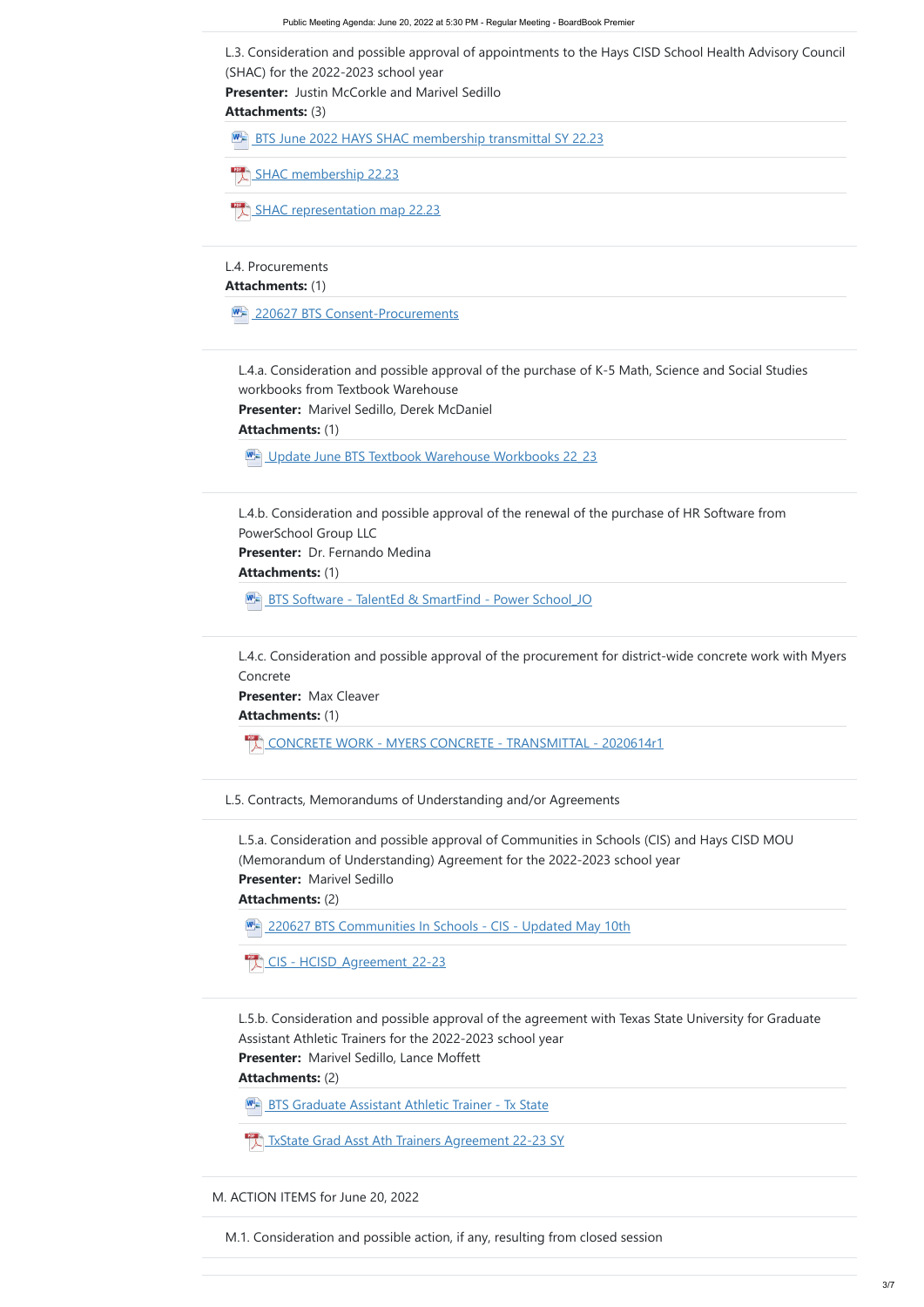**Attachments:** (1)

**ME** [220620 Adminstrative Personnel Recommendations](https://meetings.boardbook.org/Documents/FileViewerOrPublic/1858?file=92e8f091-977b-46b4-9a6e-d76e8d797511&isFromMeeting=True)

**Attachments:** (1)

**ME:** [220627 Adminstrative Personnel Recommendations](https://meetings.boardbook.org/Documents/FileViewerOrPublic/1858?file=7cf16ac8-726e-44c5-bac8-590ea65cdf7f&isFromMeeting=True)

**Attachments:** (1)

**ME 220627 BTS Suspend DC in July BoT** 

**Attachments:** (1)

**WE [220627 BTS Revise Policy DEC \(Local\)](https://meetings.boardbook.org/Documents/FileViewerOrPublic/1858?file=2d88d1c7-b31e-43e2-aae2-6162c03bc59d&isFromMeeting=True)** 

**Attachments:** (1)

**ELA** [220627 Board Resolution on Retroactive Local Leave Payment Re DEC \(LOCAL\)](https://meetings.boardbook.org/Documents/FileViewerOrPublic/1858?file=950c3708-ef9b-4aae-acf9-3934c74561d9&isFromMeeting=True)

**Attachments:** (1)

**[Budget Adoption Transmittal Sheet](https://meetings.boardbook.org/Documents/FileViewerOrPublic/1858?file=865df49f-5f68-4e48-933a-3448ab55673e&isFromMeeting=True)** 

**Attachments:** (1)

**WE 220627 BTS Compensation Plan BoT** 

Presenter: Dr. Fernando Medina N.1.a. Consideration and possible approval of the Superintendent's recommendation to contractually employ Assistant Principals at Barton Middle School, Chapa Middle School and Simon Middle School

M.1.a. Consideration and possible approval of the Superintendent's recommendation to contractually employ Assistant Principals at Dahlstrom Middle School, McCormick Middle School and Wallace Middle School

**Presenter: Dr. Fernando Medina** 

N. ACTION ITEMS for June 27, 2022

N.1. Consideration and possible action, if any, resulting from closed session

**Presenter:**  Randy Rau N.5. Consideration and possible approval of the Hays CISD Budget for the 2022-2023 school year

N.2. Consideration and possible action to temporarily suspend a portion of policy DC (LOCAL) from June 27, 2022 through August 22, 2022

Presenter: Dr. Fernando Medina

N.3. Consideration and possible adoption of local policy update to DEC (LOCAL) - Payment of local leave days for non-retirement separation from Hays CISD

Presenter: Dr. Fernando Medina

N.4. Consideration and possible adoption of a resolution to retroactively pay local leave days to employees separating from the district as impacted by updates to policy DEC (LOCAL)

Presenter: Dr. Fernando Medina

N.6. Consideration and possible approval of the Hays CISD Compensation Plan for the 2022-2023 School Year

**Presenter:** Dr. Fernando Medina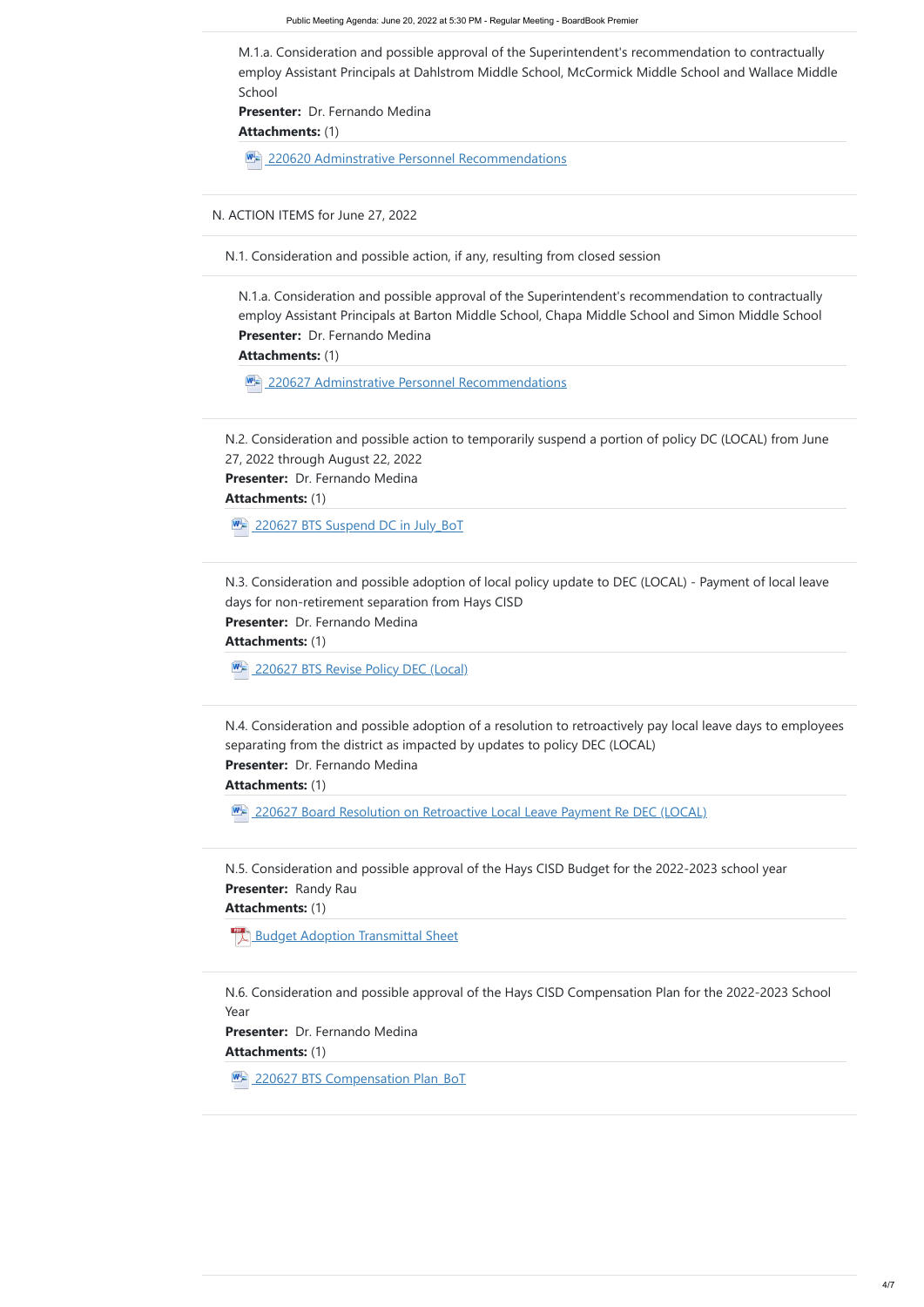**Presenter:**  Randy Rau

**Attachments:** (2)

**WE [June 27th Board Transmittal August Sale of 2021 and 2022 Bonds](https://meetings.boardbook.org/Documents/FileViewerOrPublic/1858?file=fe9695d1-4c32-4d63-a13b-bb6c1c5997ab&isFromMeeting=True)** 

**MEF** [Hays CISD Series 2022 School Building SBB - Parameter Bond Order 4149-8654-4697 1](https://meetings.boardbook.org/Documents/FileViewerOrPublic/1858?file=402539c4-0070-4382-a42e-fe00412cb036&isFromMeeting=True)

**Presenter:**  Randy Rau

**Attachments:** (1)

**BTS Child Nutrition Large Equipment Board Agenda** 

**Presenter:**  Max Cleaver

**Attachments:** (1)

**ME:** [Transmittal - SHES Kiln Room Installation June 2022r2](https://meetings.boardbook.org/Documents/FileViewerOrPublic/1858?file=186ea6f2-8b01-4ae3-8161-207980356c11&isFromMeeting=True)

**Attachments:** (1)

**[220627 BTS Gunn Auto Group - CTE Multi-Psgr Vehicles](https://meetings.boardbook.org/Documents/FileViewerOrPublic/1858?file=1a641cc5-0abc-4c7a-9054-846fb78a5d84&isFromMeeting=True)** 

**Presenter:**  Max Cleaver

**Attachments:** (1)

**EXALUTE:** [Transmittal -Contract for Scoreboard Wiring at Shelton Stadium June 2022](https://meetings.boardbook.org/Documents/FileViewerOrPublic/1858?file=276a5ee5-3cc6-4540-bb6d-66b78fe1d590&isFromMeeting=True)

**Presenter:**  Max Cleaver

**Attachments:** (3)

N.7. Consideration and possible adoption of the order authorizing the issuance, sale and delivery of Hays CISD Unlimited Tax School Building bonds, and containing other matters related thereto, which is before the Board this evening.

**Presenter:**  Marivel Sedillo N.10. Consideration and possible approval of the purchase of two multi-passenger vehicles from Gunn Auto Group

N.8. Consideration and possible approval of the purchase of large kitchen equipment for the Child Nutrition Department from Amundsen

**EXALDED [Transmittal -Pedernales Electrical COOP \(PEC\) Easement at the Beacon Hill Operations Facility June](https://meetings.boardbook.org/Documents/FileViewerOrPublic/1858?file=f111c7f6-8e5d-43da-b571-8ea4e2ad21fc&isFromMeeting=True)** 2022

**MEF** [HCISD Board Resolution- Beacon Hill PEC Easement june 2022 220609](https://meetings.boardbook.org/Documents/FileViewerOrPublic/1858?file=3bd9abc9-8cfc-4947-8fa3-6157d6ec5323&isFromMeeting=True)

N.9. Consideration and possible approval of the construction contract with Alpha Building Corporation for a Kiln Room at Science Hall Elementary School

**The Stransmittal - 2022 Bond Elementary 16 Enhanced Schematic Design & Design Development June** 2022 220615

**Presenter:**  Max Cleaver **Attachments:** (1) N.13. Consideration and possible approval of the schematic design for the 2022 Bond Project: Elementary School 16 (Negley Relief School), designed by Huckabee Architects, as presented

N.11. Consideration and possible approval of a construction contract with Cabling and Wireless Solutions of Central Texas for Scoreboard Wiring at Shelton Stadium

N.12. Consideration and possible approval of an electrical utility easement to Pedernales Electric Cooperative at the Hays CISD Beacon Hill Operations Facility

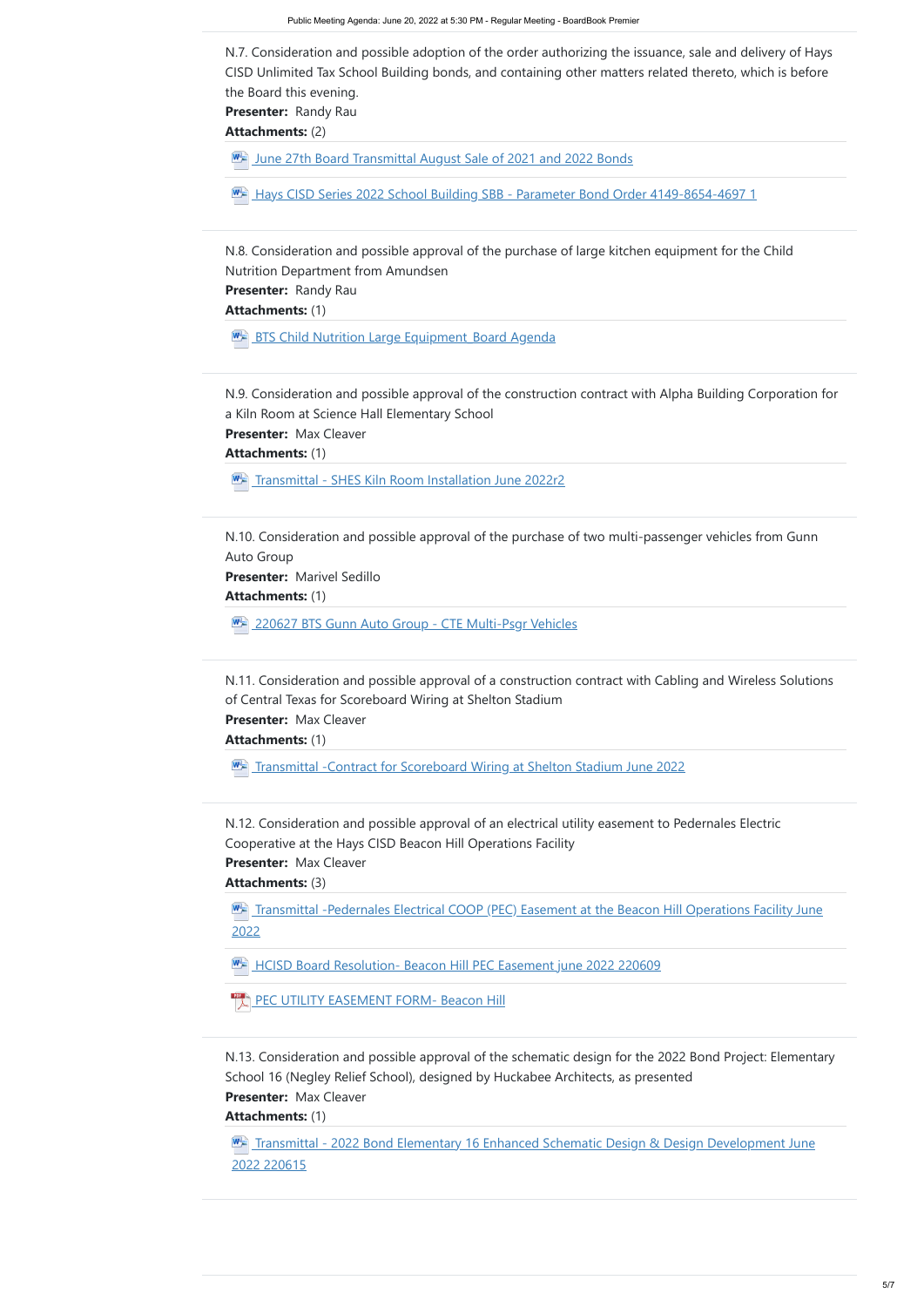[<< Back to the Public Page for Hays CISD](https://meetings.boardbook.org/Public/Organization/1858)

**Attachments:** (2)

# **Attachments:** (2)

**ME:** [220620 BTS Revise Policy DEC \(Local\) - First Reading](https://meetings.boardbook.org/Documents/FileViewerOrPublic/1858?file=3d1875fd-ddcf-4a41-98cf-f20ab1ac4c21&isFromMeeting=True)

**WE [DEC \(Local\) - revised fm](https://meetings.boardbook.org/Documents/FileViewerOrPublic/1858?file=0bb46aba-cc02-40c9-ab45-7cf975848af7&isFromMeeting=True)** 

- **WE [220627 BTS Board Meeting Calendar](https://meetings.boardbook.org/Documents/FileViewerOrPublic/1858?file=3bd3f4b3-8ea8-4a14-ae31-93696173007e&isFromMeeting=True)**
- $W -$ [220627 Board Meeting Calendar 2022-2023](https://meetings.boardbook.org/Documents/FileViewerOrPublic/1858?file=6022a634-5864-4d24-9550-a2fcf7da04f7&isFromMeeting=True)

**Presenter:**  Dr. Eric Wright N.14. Consideration and possible approval of the Hays CISD 2022-2023 Board Meeting Calendar

#### **Attachments:** (2)

**[Monthly Financial Statements Transmittal Sheet](https://meetings.boardbook.org/Documents/FileViewerOrPublic/1858?file=a758da95-7671-4cbd-ad6f-46c374cda405&isFromMeeting=True)** 

**Presenter:**  Dr. Fernando Medina, Jennifer Barton of TASB **Attachments:** (1) O.1. TASB Pay System Presentation and Recommendations

**ELA** [220627 BTS TASB - Hays CISD Pay Systems Recommendations](https://meetings.boardbook.org/Documents/FileViewerOrPublic/1858?file=9fa1e224-648f-43a6-954a-30435f29348e&isFromMeeting=True)

**Attachments:** (1)

Presenter: Dr. Fernando Medina O.2. First reading of recommended revisions to Policy DEC (LOCAL) - Payment of local leave days for nonretirement separation from Hays CISD

WE [220627 BTS Review Budget Timeline 2022-2023](https://meetings.boardbook.org/Documents/FileViewerOrPublic/1858?file=d6e79b06-f26d-409e-beb6-82e1c842e67b&isFromMeeting=True)

 $\mathbb{P}^{\text{DF}}$ [HCISD Board Financials 05 31 2022](https://meetings.boardbook.org/Documents/FileViewerOrPublic/1858?file=9d8f927d-2e9a-42c9-a117-23256d0d32cc&isFromMeeting=True)

# O. INFORMATION ITEMS

**Presenter:**  Randy Rau **Attachments:** (2) O.3. Review Budget Timeline

 $\frac{PDF}{\lambda}$ [190923 Hays CISD BOP Final as adopted](https://meetings.boardbook.org/Documents/FileViewerOrPublic/1858?file=ebdd9de6-08f8-4b1f-a649-d9696bec2883&isFromMeeting=True)

**Presenter:**  Randy Rau O.4. Review Monthly Financial Statements

**Presenter:**  Max Cleaver **Attachments:** (1) O.5. Update on Construction Projects

[220627 Budget Timeline 2022-2023](https://meetings.boardbook.org/Documents/FileViewerOrPublic/1858?file=ba1a5d9e-facf-40f6-bdb7-0742fed55ace&isFromMeeting=True)



P. BOARD REFERENCE DOCUMENTS

Q. UPCOMING BOARD MEETINGS

June 27, 2022 @ Kunkel Room at Historic Buda Elementary Campus - 5:30pm June 28, 2022 @ Kunkel Room at Historic Buda Elementary Campus - 6:00pm *Official Board of Trustees information may be obtained at www.hayscisd.net*

R. ADJOURN